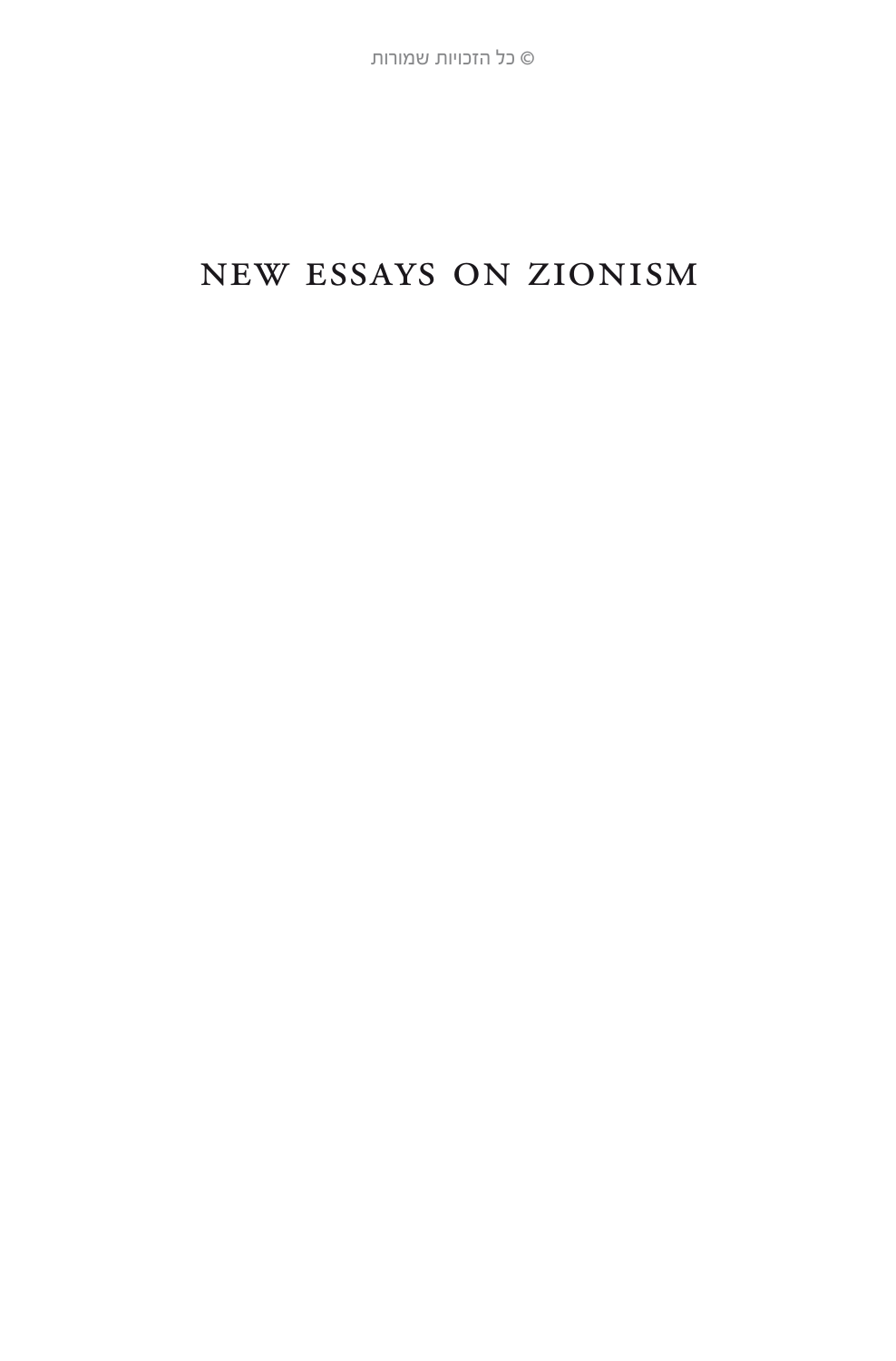ALSO AVAILABLE from Shalem Press:

*Essential Essays on Judaism* Eliezer Berkovits

*God, Man and History* Eliezer Berkovits

*The Documentary Hypothesis* Umberto Cassuto

*The Hebrew Republic* Petrus Cunaeus

*The Dawn: Political Teachings of the Book of Esther* Yoram Hazony

*Moses as Political Leader* Aaron Wildavsky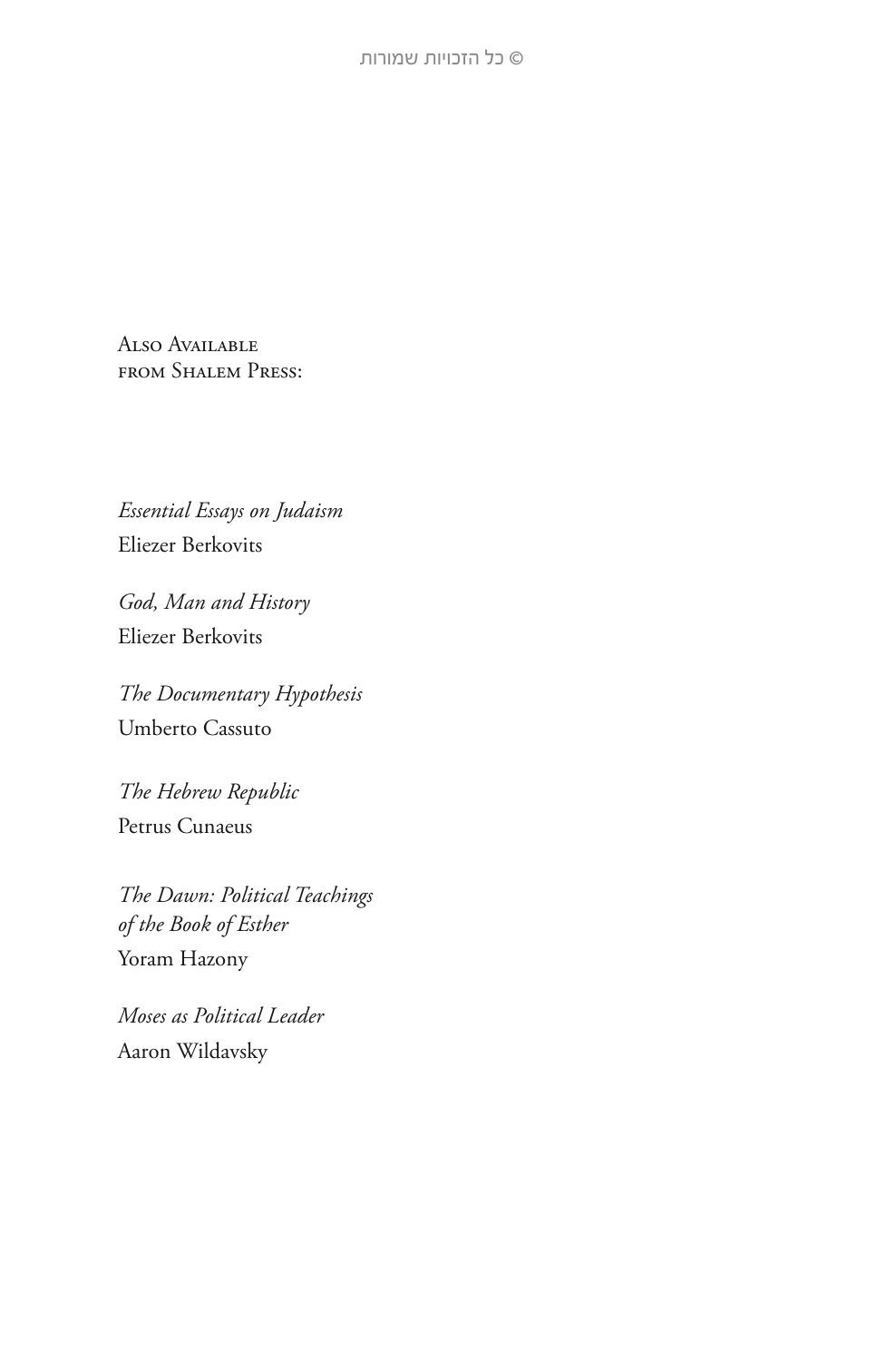# new essays on zionism

*Edited by* 

David Hazony, Yoram Hazony, and Michael B. Oren

> **SHALEM PRESS** Jerusalem and New York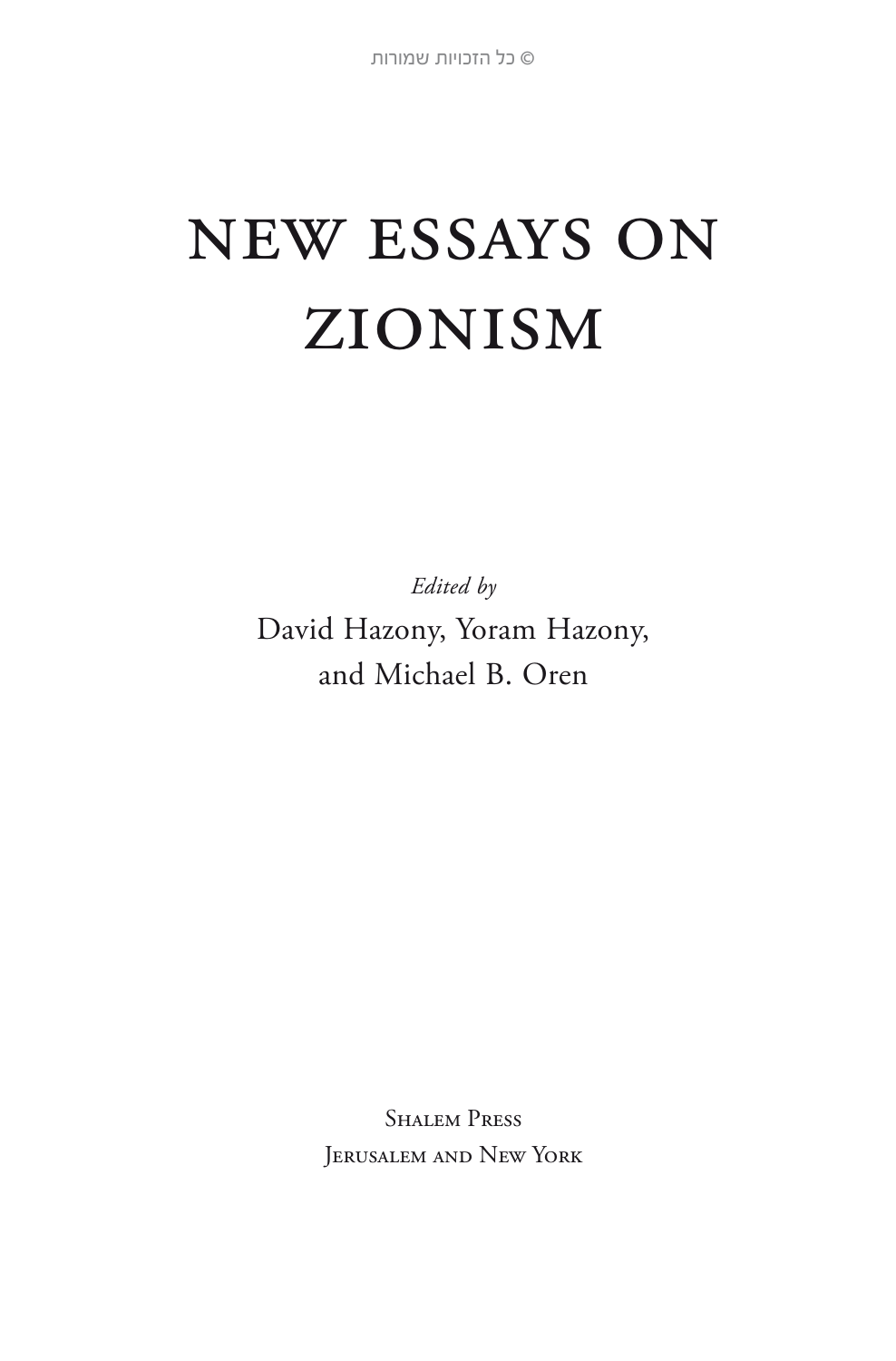Copyright © 2006 by the Shalem Center

All rights reserved. No part of this publication may be reproduced, stored in a retrieval system, or transmitted in any form or by any means, electronic, mechanical, photocopying, or otherwise, without the prior permission of the publisher, except in the case of brief quotations embodied in critical articles or reviews.

Book and cover design: Erica Halivni Cover pictures: Copyright © GPO Israel, Ya'akov Sa'ar, Moshe Milner, Ya'akov Green, Avi Ohayon, Zvika Israeli, Einat Anker

Printed in Israel

ISBN 965-7052-44-0 978-965-7052-44-0

∞ The paper used in this publication meets the minimum requirements of the American National Standard for Information Sciences—Permanence of Paper for Printed Library Materials, ANSI Z39.48-1992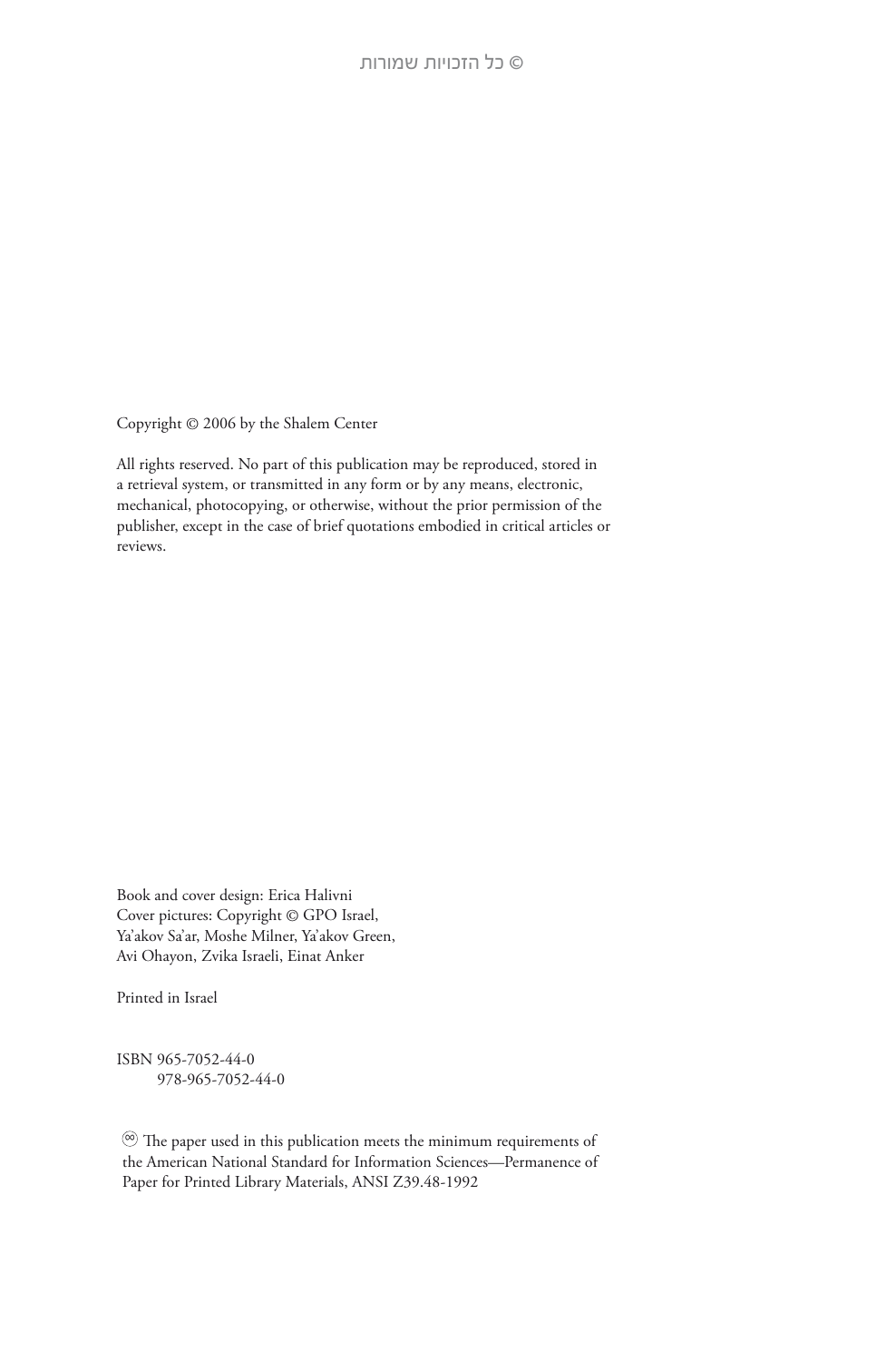**©** כל הזכויות שמורות

## **CONTENTS**

#### **Foreword** vii

#### **Part I: The Jewish State and Political Theory**

| Ruth Gavison     | The Jewish State: A Justification               | 3               |
|------------------|-------------------------------------------------|-----------------|
| Yoram Hazony     | The Guardian of the Jews                        | 37              |
| Ofir Haivry      | On Zion: A Reality That Fashions<br>Imagination | 65              |
| Natan Sharansky  | The Political Legacy of Theodor Herzl           | 101             |
| Amnon Rubinstein | Zionism: A Deviant Nationalism?                 | 116             |
| Eyal Chowers     | The Zionist Revolution in Time                  | I27             |
| David Hazony     | Zion and Moral Vision                           | T <sub>68</sub> |

#### **Part II: Zion and the Crisis of Jewish Culture**

| Assaf Sagiv  | Dionysus in Zion                    | 199 |
|--------------|-------------------------------------|-----|
| Anna Isakova | The Goldfish and the Jewish Problem | 22I |
| Ze'ev Maghen | Imagine: On Love and Lennon         | 252 |

### **Part III: Zion and History**

| Daniel Polisar   | Making History                 | 295 |
|------------------|--------------------------------|-----|
| Arie Morgenstern | Dispersion and the Longing for |     |
|                  | Zion, 1240-1840                | 304 |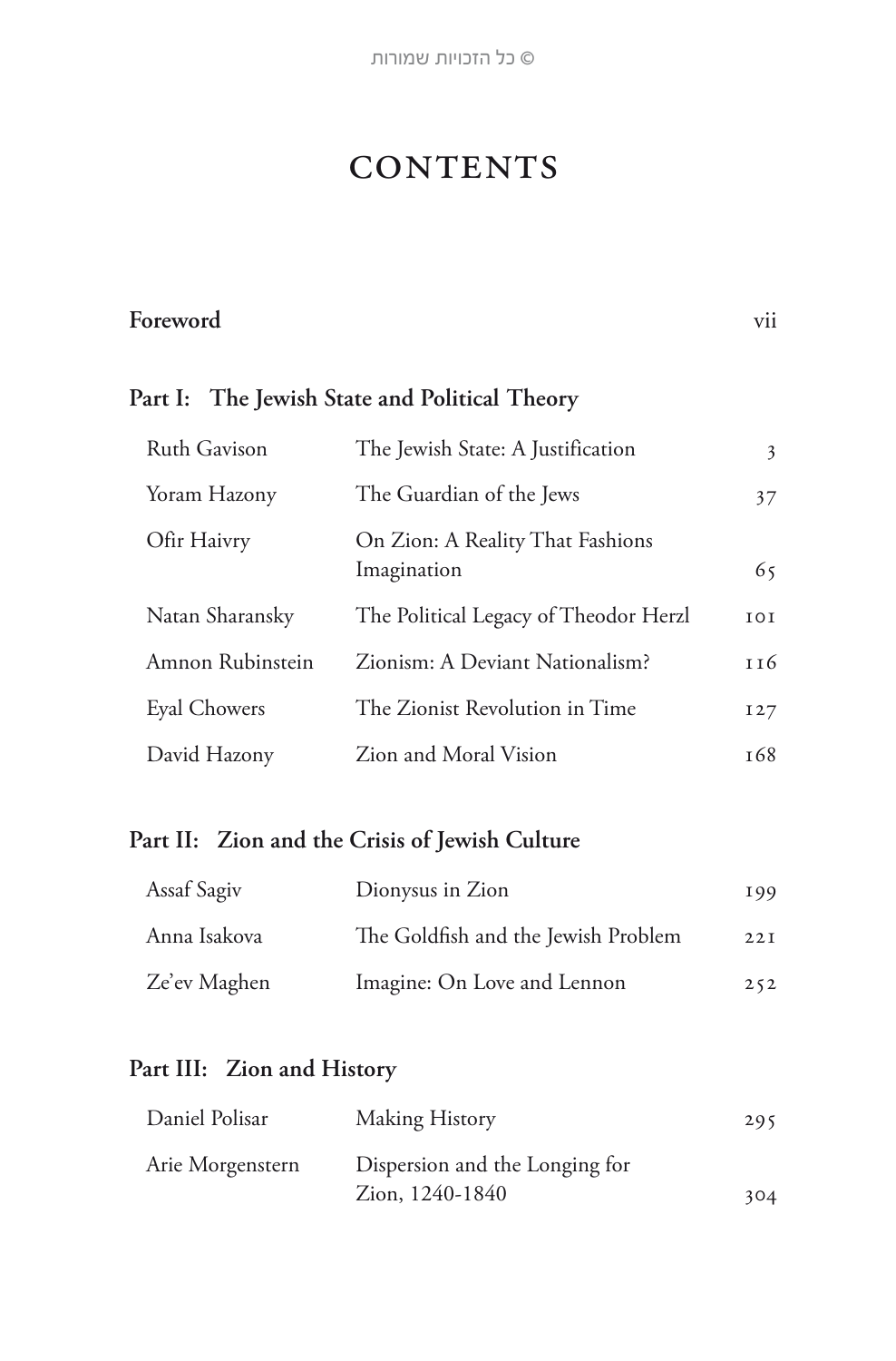#### **©** כל הזכויות שמורות

| Yoram Hazony             | Did Herzl Want a Jewish State?               | 357 |
|--------------------------|----------------------------------------------|-----|
| Michael B. Oren          | Orde Wingate: Father of the IDF              | 390 |
| Michael B. Oren          | Ben-Gurion and the Return<br>to Jewish Power | 405 |
| <b>About the Authors</b> |                                              | 416 |
| Sources                  |                                              | 419 |
| Index                    |                                              | 42I |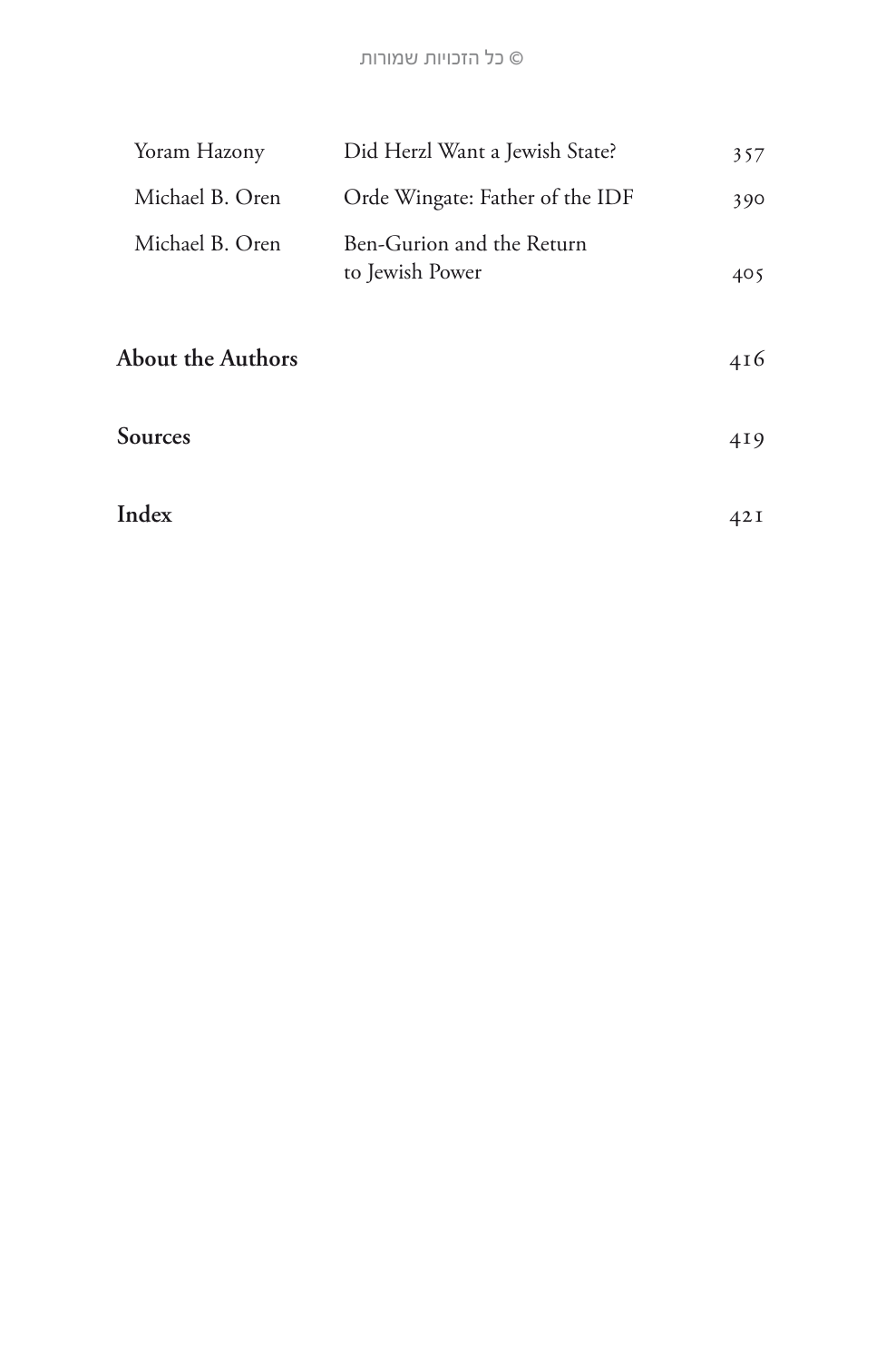## **FOREWORD**

THOUGH JEWS HAVE ALWAYS lived in their historical homeland, it was not until the second half of the 20th century that a large part of the Jewish people returned to settle in the land of Israel. There they built major cities—Tel Aviv, Haifa, Beersheva, and Jerusalem—a social and economic infrastructure, national institutions of culture and education, and a democratic system of government. They also built a sovereign state, the State of Israel, created in 1948 and subsequently recognized by most nations of the world. Today, Israel is home to the world's largest Jewish community. It maintains a vibrant, free press, a diverse and dynamic culture, and a powerful citizen army. After two thousand years of statelessness, the Jewish people have achieved a vital national home.

Should this state exist? Does this small, precariously positioned Jewish state have a moral, political, or religious significance that can justify the hardship involved in maintaining it, in defending it? And if it has such significance, is this something that can speak to non-Jews as well, or is it a matter of concern only to Jews?

There was a time when such questions seemed pressing. Throughout the 19th century, the idea of a Jewish state was invoked time and again,